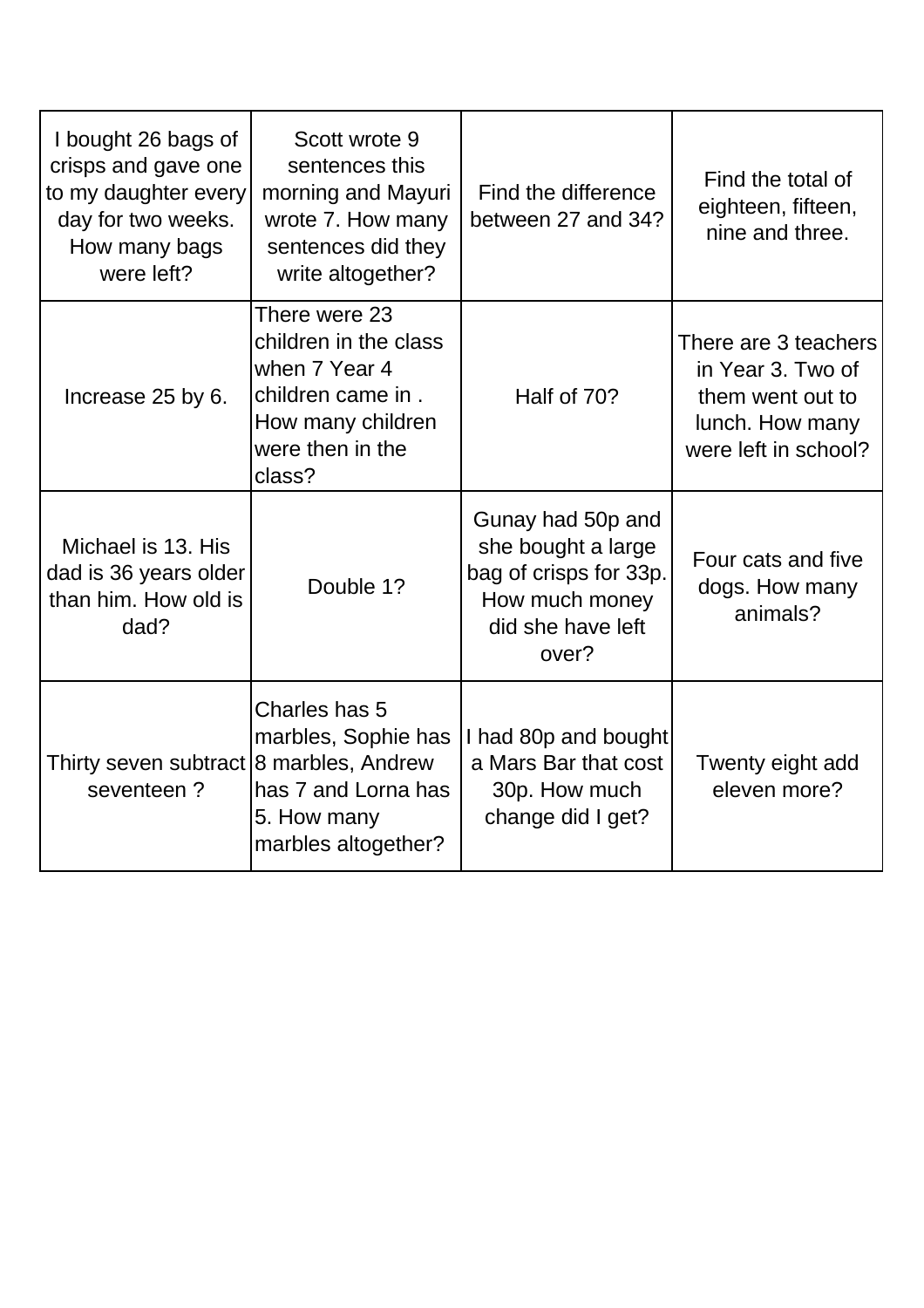| 6 add 6                                | 20<br>takeaway<br>4                          | 14 subtract<br>8      | four add<br>three      |
|----------------------------------------|----------------------------------------------|-----------------------|------------------------|
| the total of<br>6 and 5<br>and $4$ is? | find the<br>difference<br>between 6<br>and 4 | 12 add 2              | $13 - 12$              |
| 11<br>takeaway                         | half of 16                                   | $2$ add $5$<br>add 10 | $15 - 6 =$             |
| $7 + 3 + 6 + 4 =$                      | $25 - 10 =$                                  | 14<br>takeaway        | the sum of<br>19 and 5 |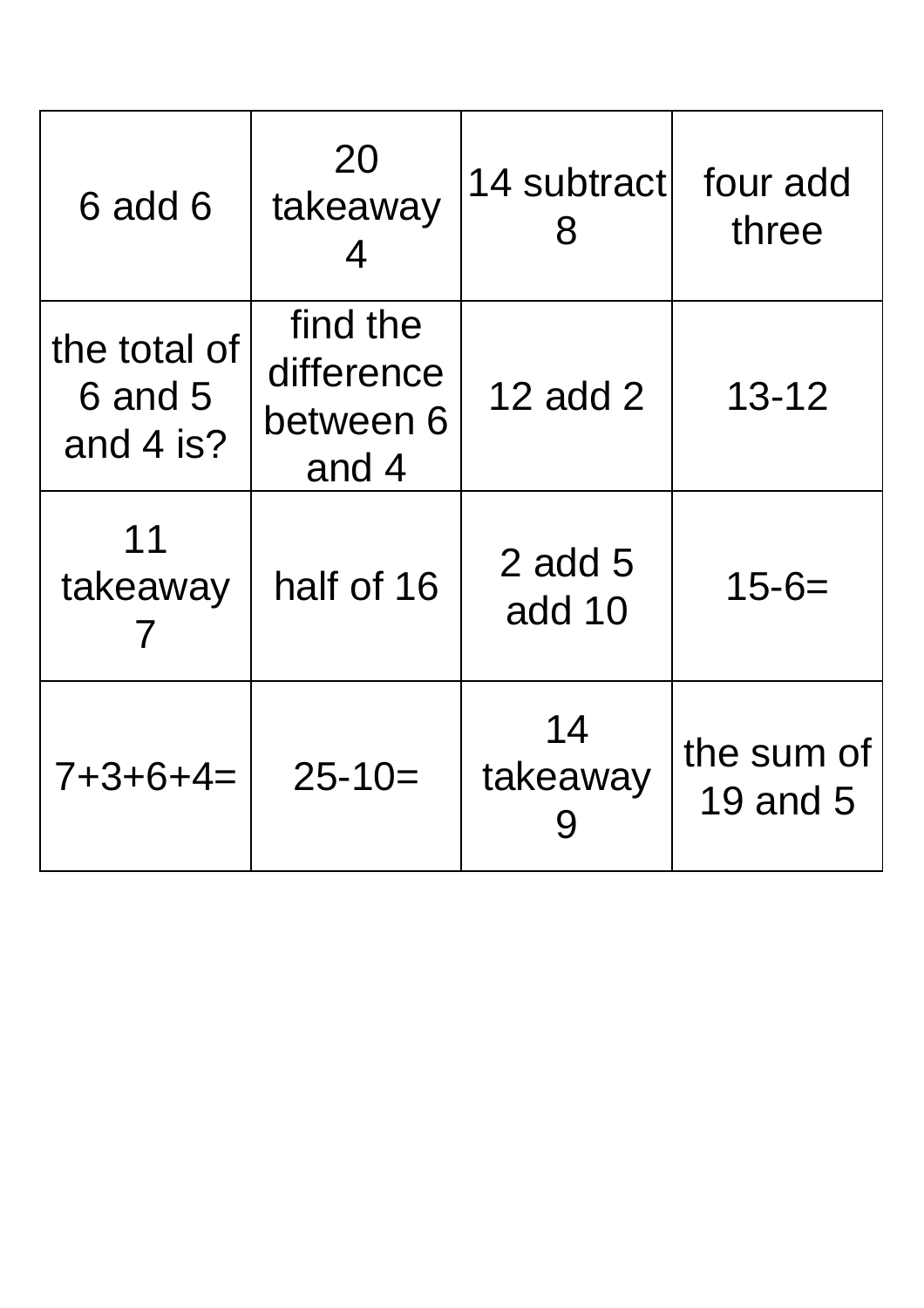| 12 | 16 | 6  | 45 |
|----|----|----|----|
| 31 | 30 | 35 |    |
| 49 | 2  | 17 | 9  |
| 20 | 25 | 50 | 39 |